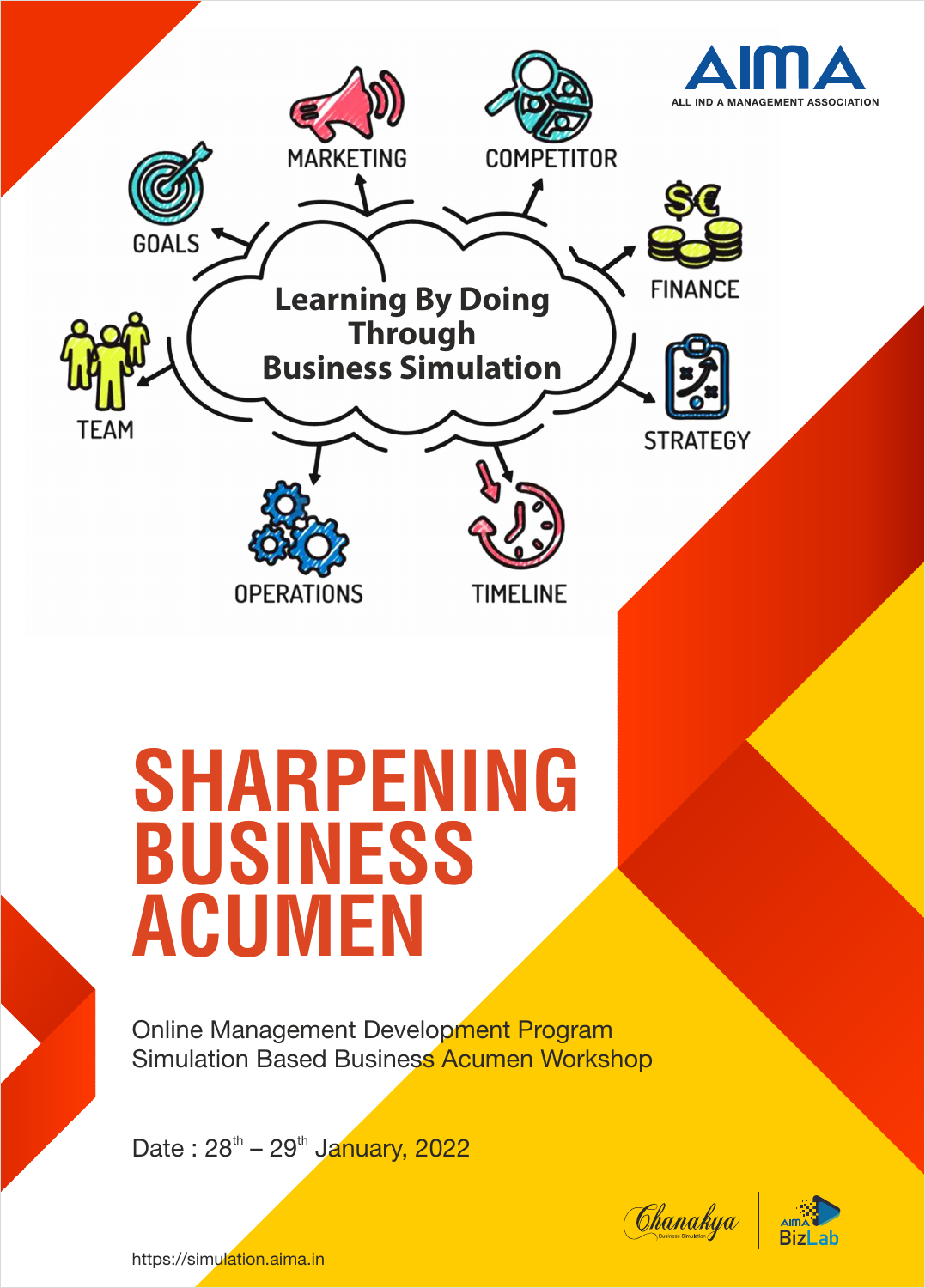## **Business Simulation**

Business simulation is a technique for developing, testing, and evaluating business strategies in a virtual environment. With the latest computer technology, state of-the-art business simulations can manage hundreds of variables simultaneously and provide tremendous realism. It will provide the attendees a realistic and enjoyable learning experience and benefit with understanding the cross-functional relationships among various management functions, honing operative and strategic decision-making skills under constraints of time, finances and information.

Understanding the financial implications of the decisions taken, and the importance of team work under trying business situations and above all gets a synoptic view of a company's operations and experience the thrill of running a company in a competitive environment, developing business acumen through business simulation.

## **Learning Approach**

The concept stands for '**Learning by Doing**', a pure experiential mode. Like a flight or plant simulator, a participant here is better geared up towards making smarter decisions under stressful circumstances, managing time and resources. Participants adopt entrepreneurial approach that hones visioning, functional coordination and strategic thinking to implement/revise course of action and experience a transition from a functional leader to a strategy specialist at all levels.

## **Workshop Objectives**

- Developing decision-making skills
- Understanding the impact of decision-making on financial statements
- Understanding working relationship of various management functions
- Understanding of the wider strategic picture of business.
- Sharpening analytical ability of business data for better decision-making
- Better decision making under resource constraints
- Managing business under continuously changing environment

## **Key Learning**

- Nurture business acumen and business decision making
- Critical business data analysis& financial statement analysis
- Cost benefit analysis
- Understanding the working relationship of management functions
- Work futuristically towards increasing market share/profits
- Enduring crisis conditions with a rational thought process
- Comprehend an organization with a 360 degree perspective/think like Executive Management

## **Who Is It**

This program is designed for all level of professionals who are looking at rising up the leadership ladder towards more accountable positions.

## **Programme Certificate**

Upon the successful completion of the programme, participants will be conferred a Management Development Programme Certificate awarded by All India Management Association.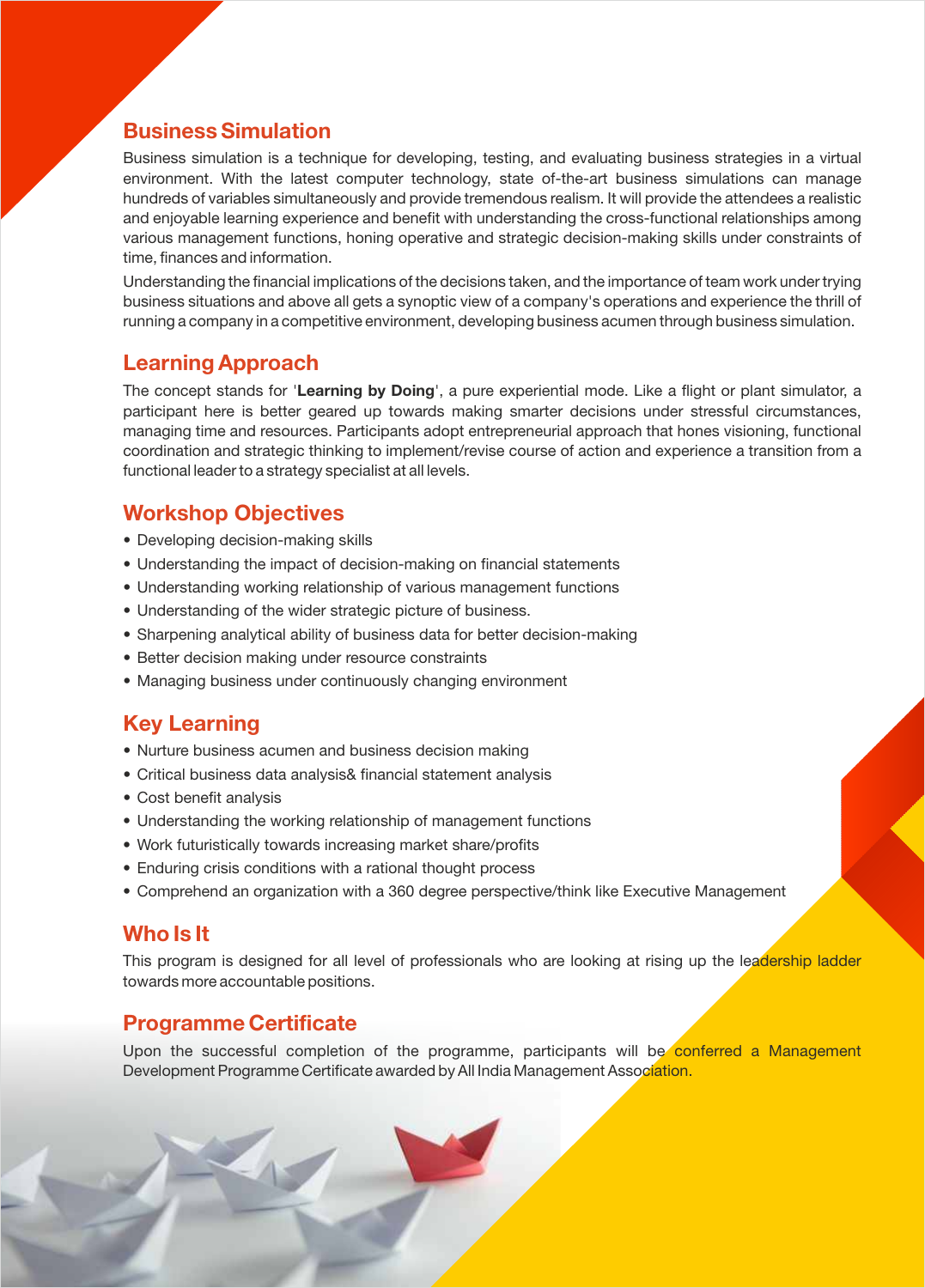## **Workshop Pedagogy**

- A business case scenario is presented to the participants. They have to take decisions to maximize their Profit after Tax (PAT)
- All participants are divided into a team of 3 members each. They assume the responsibility of the functional heads of the company.
- The session will start with a briefing of around 2 hours detailing the simulation case, followed by a Trial round and 5 actual Qtrs/ decision round that are spread over 2 days.
- Each quarter will have briefing & debriefing session.
- Teams will compete in the market to maximize the winning criteria by selling the company product line in the competitive market.
- Participants submit their decision with in fixed time limit and within few minutes their results will be published.
- Teams will decide on the pricing, advertisement & branding of the product, taking bank loan to maintain the cash flow, buy plant & machinery etc. All team members will take decision to out-perform their competitors.
- In each round new situation will emerge like change in labour cost, technology up gradation, change in input material cost, change in government policy, change in vendor, tender bidding etc.
- Each participant will get program material in advance & reading will be a pre-requisite

#### **Programme Schedule**

#### **Day 1**

#### **Session 1 (2 hours)**

- 1. Introduction of Business Simulation and its takeaways
- 2. Introduction of business case study
- 3. Understanding of financial statements and other analytical reports
- 4. Rules of the simulation case study and its impact on Financial reports

#### **Session 2 (1.5 hours)**

- 1. Discussion on Trial round challenges
- 2. Building of excel models for product costing
- 3. Trial round decision making and submission

#### **Session 3 (1.5 hours)**

- 1. Analysis of Trial round results and competition
- 2. Financial ratio analysis
- 3. Discussion on new issues in quarter 1
- 4. Cost Benefit Analysis of projects choices using MS Excel

#### **Session 4 (1.5 hours)**

- 1. Quarter 1 Decision making & submission
- 2. Contractual Tender bid submission Analysis
- 3. Make or Buy decisions
- 4. Results and competition Analysis of quarter 1

## **Day 2**

#### **Session 1 (2 hours)**

- 1. Discussion on Q2 challenges
- 2. New product launching cost benefit analysis
- 3. Non- Financial factors influencing business decision
- 4. Selection of new vendor option
- 5. Financial & Competition Analysis after Q2 reports

#### **Session 2 (1.5 hours)**

- 1. Discussion on Q3 challenges
- 2. Cost Benefit analysis of New Technology using excel modeling
- 3. Factors involved in choosing the branding options
- 4. Analysis of expansion options through retail stores
- 5. Decision on adding new product
- 6. Financial & Competition Analysis after Q3 reports

#### **Session 3 (1.5 hours)**

- 1. Discussions on Q4 challenges
- 2. Inventory management
- 3. Company Acquisition decisions- cost benefit analysis
- 4. Disbandment of existing Plant decision
- 5. Financial & Competition Analysis after Q4 reports

#### **Session 4 (1.5 hours)**

- 1. Discussion on Q5 Challenges
- 2. Factors involved in bidding for contractual demand
- 3. Final Analysis and Debriefing